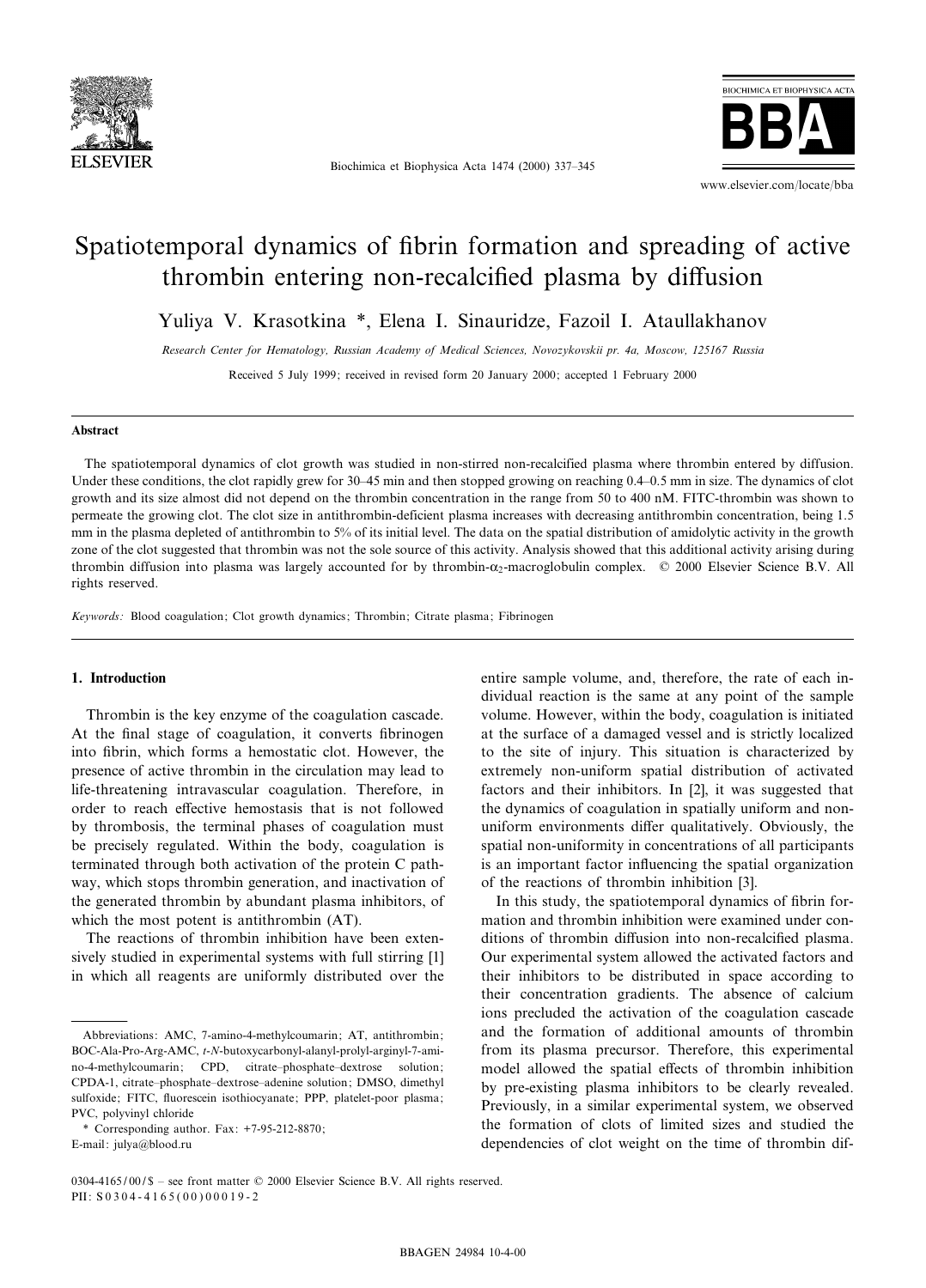fusion into plasma and on the concentration of exogenous thrombin [4]. In this study, we used the optical method to observe the geometry of a growing clot and the temporal evolution of the spatial distribution of amidolytic activity induced by thrombin diffusing into non-recalcified plasma.

### 2. Materials and methods

# 2.1. Materials

Platelet-poor plasma (PPP) was isolated from randomdonor blood units stabilized with standard citrate anticoagulants CPD and CPDA-1 by centrifugation at  $2400 \times g$  $(22^{\circ}C)$  for 20 min. The supernatant PPP contained less than  $2 \times 10^{10}$  platelets/l; the free calcium concentration ranged from 30 to 40  $\mu$ M. The PPP was stored in individual PVC blood packs (Kompoplast-300, Russia) at room temperature for no longer than 72 h from the moment of blood collection. Experiments were performed on pooled PPP prepared every time immediately before the experiment from three or four individual PPP units.

Antithrombin-deficient plasma was prepared by immunoaffinity chromatography on goat antihuman antithrombin antibody-coupled CNBr-activated Sepharose 4B (Pharmacia, Sweden). The antithrombin concentration was determined by enzyme immunoassay [5]. The immunoadsorbed plasma was depleted of antithrombin by 95% or more after a single application of a 1-ml plasma aliquot to a column containing 0.5 ml of the immunoadsorbent.

Bovine thrombin (Merck, Germany) and human fibrinogen free of plasmin(ogen) were dissolved to desired concentrations in 50 mM imidazole buffer (pH  $7.4$ ), containing 145 mM NaCl and 5% human albumin for i.v. infusions (Bogdanov Institute of Blood Transfusion, Research Center for Hematology, Russian Academy of Medical Sciences, Russia).

Thrombin was conjugated to fluorescein isothiocyanate (FITC; Sigma, USA) at the Institute of Immunology (Ministry of Health, Moscow, Russia) according to the method described in [6].

A specific substrate for thrombin  $t$ -N-butoxycarbonyl-Ala-Pro-Arg-7-amino-4-methylcoumarin (BOC-Ala-Pro-Arg-AMC) [7] was synthesized at the Institute of Biological and Medical Chemistry (Russian Academy of Medical Sciences, Moscow, Russia). The substrate was stored as a 10-mM stock solution in DMSO (Merck, Germany) at  $-20$ °C until experiments.

Low-melting point agarose was purchased from Fluka (Germany), polyethylene glycol 6000 from Serva (Germany), and 7-amino-4-methylcoumarin (AMC) from Sigma (USA). Argatroban (Mitsubishi Chemical Corporation, Japan) was a kind gift from Dr. Jin Shiomura. All other reagents used were domestic products of the highest purity grade available.

### 2.2. Determination of thrombin activity

Thrombin activity was determined fluorometrically on a JY 3D instrument (Jobin Yvon, France) from the hydrolysis rate of BOC-Ala-Pro-Arg-AMC. Fluorescence of AMC was recorded using the excitation and emission wavelengths of 380 and 440 nm, respectively. Thrombin activity was calculated from the initial hydrolysis rates of the substrate and the kinetic constants  $k_{\text{cat}} = 130 \text{ s}^{-1}$  and  $K_m = 13 \mu M$  for this reaction available from the literature [7]. The signals recorded were calibrated by comparison with the signal from  $1 \mu M$  AMC in the same buffer.

# 2.3. Study of the spatiotemporal dynamics of coagulation

A special polystyrene chamber (Fig. 1A) was used to study the spatiotemporal dynamics of clot formation and changes in activity of the thrombin entering non-recalci fied PPP or fibrinogen solution by diffusion. The chamber consisted of two compartments separated with a thin (8-  $\mu$ m) polyethylene terephthalate film with pores of 3- $\mu$ m diameter (Joint Institute for Nuclear Research, Dubna, Moscow oblast, Russia). Each compartment was 300 µl in volume and 1 mm in height. In order to prevent distortion of the spatial distribution of coagulation factors caused by convection, melted agarose polymerizing at 36°C was added to the non-recalcified plasma supplemented with 100  $\mu$ M Boc-Ala-Pro-Arg-AMC and preheated to 38<sup>o</sup>C. The final agarose concentration in plasma was 0.2%; all additions to the plasma accounted for no more than 4% of its volume. The agarose-plasma mixture was transferred to one of the compartments that was kept at room temperature and allowed to polymerize. The chamber was then placed in the thermostat of the experimental setup that was kept at 37°C throughout the experiment. Immediately before the experiment, the other compartment was filled with thrombin of the known concentration (in the range from 50 to 400 nM). The interval between the moment of filling the second compartment with thrombin and the start of recording was no more than 1.5 min.

Thrombin diffusing into the plasma compartment reacted with the fluorogenic substrate, giving rise to AMC. AMC fluorescence was continuously recorded at each point of the chamber. After being corrected for AMC diffusion, the fluorescence signal at each point reflected the amount of active thrombin present at this point.

The spatial AMC distributions were recorded using the computer-assisted laboratory setup shown in Fig. 1B. Light from (1) a mercury lamp passed through (2) an aqueous heat-blocking filter and a glass filter blocking visible part of the spectrum and impinged on (5) a semitransparent interference mirror that was placed in the light path so that (4) the chamber with plasma was illuminated from below. The filters and the mirror provided narrowband light with a maximum at 380 nm to excite AMC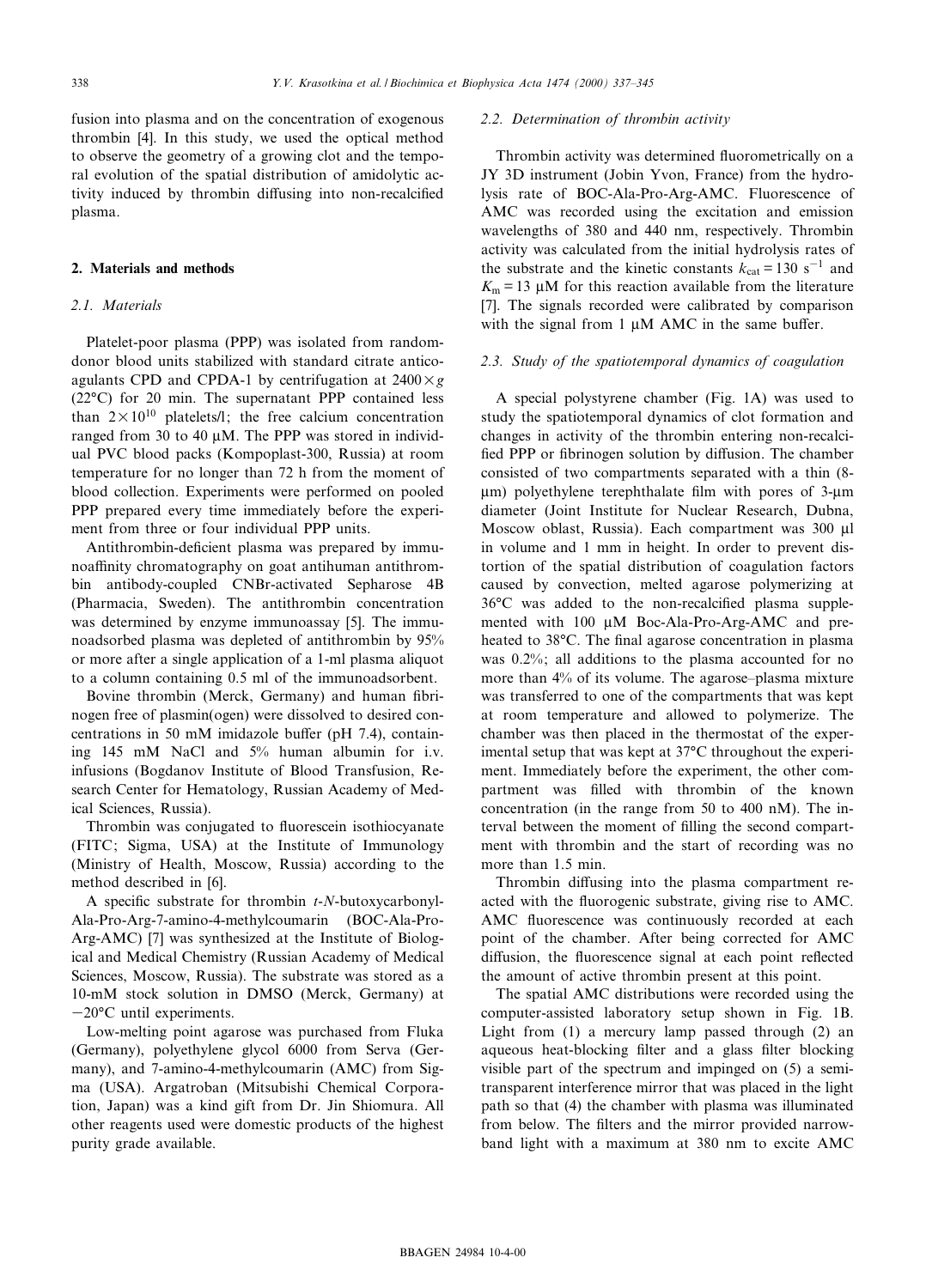

Fig. 1. Scheme of the laboratory set-up. (A) Scheme of the polystyrene chamber. (B) Scheme of the laboratory set-up: 1, mercury lamp; 2, light-blocking filters; 3, thermostat; 4, polystyrene chamber; 5, interference mirror; 6, optic focusing system; 7, CCD camera; 8, computer; and 9, diodes.

fluorescence. The maximum of AMC fluorescence is at 440 nm. The mirror was transparent at this wavelength. The fluorescence signal was recorded with (7) a digital CCD camera (Electrium, USA) mounted under the mirror. The image of an area measuring  $9\times 6.5$  mm (which could be chosen in any part of the polystyrene chamber) was transferred from the RGB matrix of the CCD camera to (8) the computer and displayed on the monitor screen. The data were recorded into files for the off-line analysis.

All images were processed under the assumption that they were symmetrical with respect to the normal to the membrane. This allowed us to consider the one-dimensional rather than two-dimensional distributions of AMC fluorescence along an arbitrary chosen perpendicular (scan line) to the membrane. To calibrate the AMC fluorescence signal, AMC at a known concentration was added to the plasma, and its image (calibration frame) was recorded. The calibration frame was used to normalize the fluorescence signals recorded during the experiment. The results were expressed in AMC concentration units. The spatial non-uniformity of UV illumination of the chamber was also eliminated by this calibration procedure. The first frame (background) was recorded immediately after the thrombin compartment of the chamber has been filled.

In some experiments, fibrinogen solutions were used instead of plasma. The experimental procedure was essentially the same as in experiments with plasma.

Thrombin diffusion was visualized using thrombin conjugated with FITC (a fluorescent label). Preliminary experiments showed that FITC produced no effect on thrombin activity. The procedure for recording FITC fluorescence was essentially the same as that for recording AMC fluorescence; only the filters (Fig. 1B,  $(2)$ ) were changed to provide the excitation maximum of 490 nm.

Clot growth was monitored by the increase in light scattering. The chamber was illuminated from below using red light diodes (Fig. 1B, (9)). No calibration was performed; therefore, the results were expressed in arbitrary units, rather than in fibrin concentration units.

The image processing in analysis of the AMC profiles was performed using the software package supplied with the CCD-camera and the Microsoft Origin graphical processor.

#### 2.4. Mathematical model

The model was constructed to describe and analyze the spatial AMC and fibrin distributions observed under the experimental conditions used. The model involved equations for the following biochemical reactions:

| $T + Fg \Leftrightarrow TFg \Rightarrow T + Fn$ |
|-------------------------------------------------|
|                                                 |

$$
T + Fn \Leftrightarrow TFn \tag{2}
$$

$$
TFn + Fg \Leftrightarrow TFnFg \Rightarrow TFn + Fn \tag{3}
$$

$$
T + I_1 \Leftrightarrow TI_1 \tag{4}
$$

$$
TFn + I_1 \Leftrightarrow TFnI_1 \tag{5}
$$

$$
T + I_2 \Leftrightarrow TI_2 \tag{6}
$$

$$
T + S \Leftrightarrow TS \Rightarrow T + AMC \tag{7}
$$

$$
TFn + S \Leftrightarrow TFnS \Rightarrow TFn + AMC \tag{8}
$$

$$
TI_2 + S \Leftrightarrow TI_2S \Rightarrow TI_2 + AMC \tag{9}
$$

here, T denotes thrombin; Fg and Fn are fibrinogen and fibrin, respectively;  $I_1$  stands for the inhibitors of thrombin (antithrombin, or argatroban), and  $I_2$  stands for  $\alpha_2$ macroglobulin; S is the fluorogenic substrate; AMC is its cleavage product;  $TFg, TI_1, TI_2,$  and TS denote the complexes of thrombin with fibrinogen, inhibitors, or fluorogenic substrate, respectively;  $TI_2S$  is thrombin- $\alpha_2$ -macroglobulin-£uorogenic substrate complex; and TFn, TFnFg,  $TFnI<sub>1</sub>$ , and  $TFnS$  denote thrombin bound with fibrin and the complexes thereof with fibrinogen, inhibitors (antithrombin or argatroban), or fluorogenic substrate, respectively.

In the model, thrombin adsorbed to fibrin was assumed to retain the ability to interact with fibrinogen, inhibitors (excluding  $\alpha_2$ -macroglobulin), and fluorogenic substrate.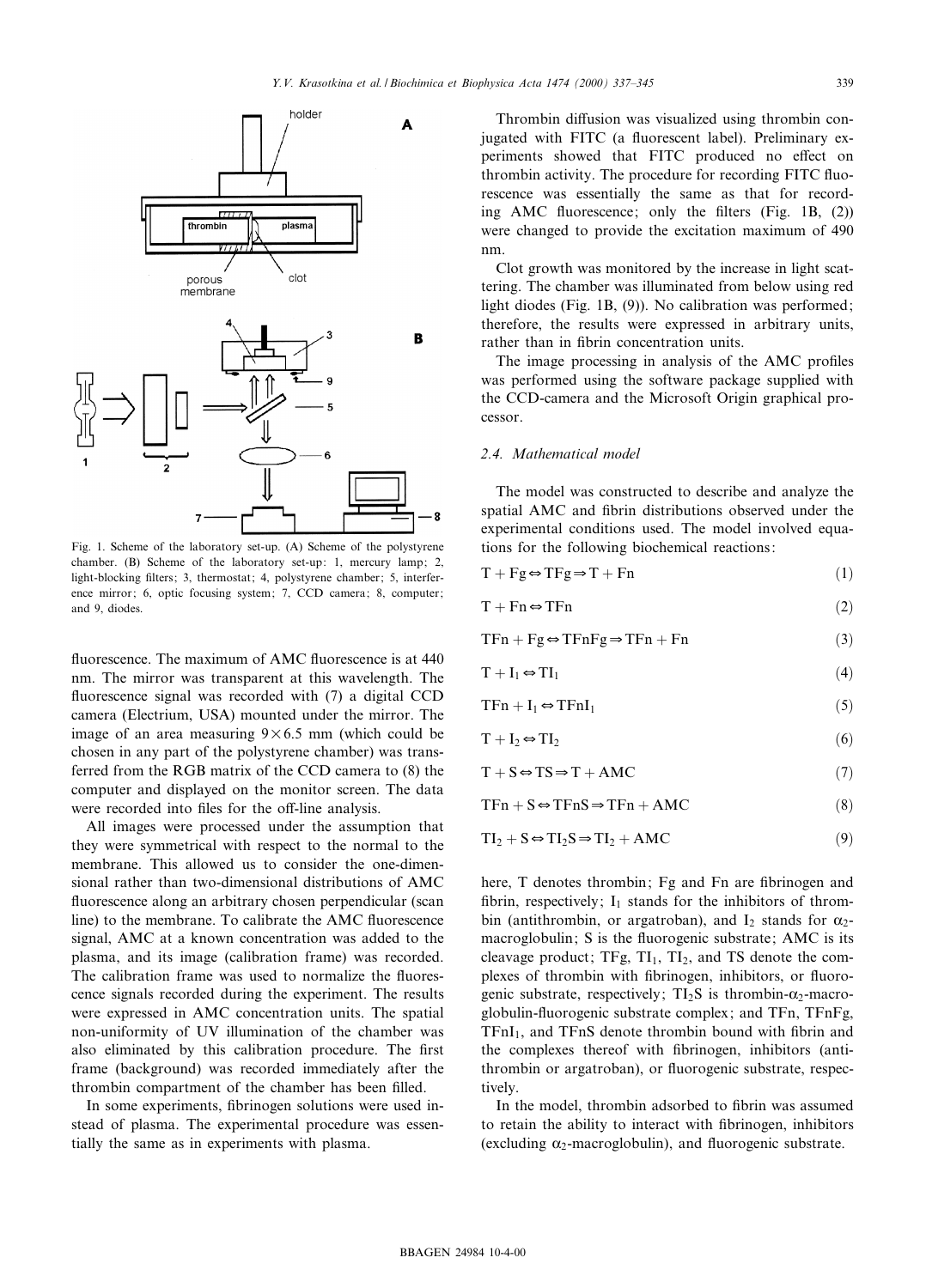| Table 1                                                      |  |  |  |  |
|--------------------------------------------------------------|--|--|--|--|
| Kinetic constants used in analysis of the mathematical model |  |  |  |  |

| Reaction                                                                        | Kinetic constants                                                                                                                                                                             | Reference    |
|---------------------------------------------------------------------------------|-----------------------------------------------------------------------------------------------------------------------------------------------------------------------------------------------|--------------|
| $T+Fg \Leftrightarrow TFg \Rightarrow T+Fn$                                     | $k_{\text{cat}}^{\text{F}} = 5040 \text{ min}^{-1}$ ; $K_{\text{m}}^{\text{F}} = 7.2 \text{ }\mu\text{M}$                                                                                     | $[11]$       |
| $TFn+Fg \Leftrightarrow TFnFg \Rightarrow TFn+Fn$                               | $k_{\text{est}}^{\text{F}} = 5040 \text{ min}^{-1}$ ; $K_{\text{m}}^{\text{F}} = 7.2 \text{ µM}$                                                                                              |              |
| $T+Fn \Leftrightarrow TFn$                                                      |                                                                                                                                                                                               | $[12]$       |
| For non-crosslinked fibrin                                                      | $k_a = 1.3 \times 10^{-3}$ $\mu$ M <sup>-1</sup> min <sup>-1</sup> ; $k_d = 4300$ min <sup>-1</sup> ; $K_a = 4.6 \times 10^{-1}$ $\mu$ M <sup>-1</sup> = 4.6 $\times 10^5$ M <sup>-1</sup>    |              |
| For crosslinked fibrin                                                          | $k_2 = 1 \times 10^{-3}$ uM <sup>-1</sup> min <sup>-1</sup> ; $k_3 = 2170$ min <sup>-1</sup> ; $K_3 = 3 \times 10^{-1}$ uM <sup>-1</sup> = $3 \times 10^5$ M <sup>-1</sup>                    |              |
| $T+I_1 \Leftrightarrow TI_1$                                                    |                                                                                                                                                                                               |              |
| For antithrombin                                                                | $k_{i1} = 1$ uM <sup>-1</sup> min <sup>-1</sup> ; $k_{-i1} = 1 \times 10^{-4}$ min <sup>-1</sup> ; $K_i = 1 \times 10^{-4}$ uM = $10^{-10}$ M                                                 | [11, 13, 14] |
| For argatroban                                                                  | $k_{11} = 1$ uM <sup>-1</sup> min <sup>-1</sup> ; $k_{-11} = 1.9 \times 10^{-2}$ min <sup>-1</sup> ; $K_d = 1.9 \times 10^{-2}$ uM = $19 \times 10^{-9}$ M                                    | $[15]$       |
| $T+I_2 \Leftrightarrow TI_2$                                                    |                                                                                                                                                                                               |              |
| For $\alpha_2$ -macroglobulin ( $\alpha_2 MG$ )                                 | $k_0 = 0.1$ uM <sup>-1</sup> min <sup>-1</sup> ; $k_{-i2} = 1 \times 10^{-4}$ min <sup>-1</sup> ; $K_d = 1 \times 10^{-3}$ uM = $1 \times 10^{-9}$ M                                          |              |
| $TFn+I_1 \Leftrightarrow TFnI_1$                                                |                                                                                                                                                                                               |              |
| For antithrombin                                                                | $k_{13} = 0.6 \text{ }\mu\text{M}^{-1} \text{ min}^{-1}$ ; $k_{-13} = 1 \times 10^{-4} \text{ min}^{-1}$ ; $K_{d} = 1.67 \times 10^{-4} \text{ }\mu\text{M} = 1.67 \times 10^{-10} \text{ M}$ | $[11]$       |
| For argatroban                                                                  | $k_{13} = 1 \text{ }\mu\text{M}^{-1} \text{ min}^{-1}$ ; $k_{-13} = 1.9 \times 10^{-2} \text{ min}^{-1}$ ; $K_d = 1.9 \times 10^{-2} \text{ }\mu\text{M} = 19 \times 10^{-9} \text{ M}$       | $[16]$       |
| $T+S \Leftrightarrow TS \Rightarrow T+AMC$                                      | $k_{\text{cat}}^{\text{S}} = 7800 \text{ min}^{-1}$ ; $K_{\text{m}}^{\text{S}} = 13 \text{ }\mu\text{M}$                                                                                      | $[7]$        |
| $T\alpha_2 MG + S \Leftrightarrow T\alpha_2 MGS \Rightarrow T\alpha_2 MG + AMC$ | $k_{\text{est}}^{\text{S1}} = 4680 \text{ min}^{-1}$ ; $K_{\text{m}}^{\text{S1}} = 13 \text{ }\mu\text{M}$                                                                                    | $[17]$       |
| $TFn+S \Leftrightarrow TFnS \Rightarrow TFn+AMC$                                | $k_{\text{est}}^{\text{S1}} = 4680 \text{ min}^{-1}$ ; $K_{\text{m}}^{\text{S1}} = 13 \text{ }\mu\text{M}$                                                                                    |              |

All indicated above reactions may be described by the following set of differential equations:

$$
\frac{d\mathbf{T}}{dt} = D_{\mathbf{T}} \cdot \frac{\partial^2 \mathbf{T}}{\partial x^2} - k_a \cdot \mathbf{T} \cdot \mathbf{F} \mathbf{n} +
$$
  

$$
k_d \cdot \mathbf{T} \cdot \mathbf{F} \mathbf{n} - k_{i1} \cdot \mathbf{T} \cdot \mathbf{I}_1 + k_{-i1} \cdot \mathbf{T} \mathbf{I}_1 - k_{i2} \cdot \mathbf{T} \cdot \mathbf{I}_2 + k_{-i2} \cdot \mathbf{T} \mathbf{I}_2 \tag{10}
$$

$$
\frac{dI_1}{dt} = D_I \cdot \frac{\partial^2 I_1}{\partial x^2} - k_{i1} \cdot T \cdot I_1 + k_{-i1} \cdot T I_1 - k_{i3} \cdot T F n \cdot I_1 + k_{-i3} \cdot T F n I_1
$$
\n(11)

$$
\frac{\mathrm{dI}_2}{\mathrm{d}t} = -k_{i2} \cdot \mathbf{T} \cdot \mathbf{I}_2 + k_{-i2} \cdot \mathbf{T} \mathbf{I}_2 \tag{12}
$$

$$
\frac{\mathrm{d} \mathrm{TI}_1}{\mathrm{d} t} = D_{\mathrm{TI}} \cdot \frac{\partial^2 \mathrm{TI}_1}{\partial x^2} + k_{i1} \cdot \mathrm{TI}_1 \cdot \mathrm{I}_1 - k_{-i1} \cdot \mathrm{TI}_1 \tag{13}
$$

$$
\frac{\mathrm{d} \mathbf{T} \mathbf{I}_2}{\mathrm{d} t} = k_{i2} \cdot \mathbf{T} \cdot \mathbf{I}_2 - k_{-i2} \cdot \mathbf{T} \mathbf{I}_2 \tag{14}
$$

$$
\frac{\text{dTFn}}{\text{d}t} = k_{\text{a}} \cdot \text{TrF} \cdot \text{Tr} - k_{\text{d}} \cdot \text{Tr} \cdot \text{Tr} \cdot \text{Tr} \cdot \text{Tr} \cdot \text{Tr} \cdot \text{Tr} \cdot \text{Tr} \cdot \text{Tr} \cdot \text{Tr} \cdot \text{Tr} \cdot \text{Tr} \cdot \text{Tr} \cdot \text{Tr} \cdot \text{Tr} \cdot \text{Tr} \cdot \text{Tr} \cdot \text{Tr} \cdot \text{Tr} \cdot \text{Tr} \cdot \text{Tr} \cdot \text{Tr} \cdot \text{Tr} \cdot \text{Tr} \cdot \text{Tr} \cdot \text{Tr} \cdot \text{Tr} \cdot \text{Tr} \cdot \text{Tr} \cdot \text{Tr} \cdot \text{Tr} \cdot \text{Tr} \cdot \text{Tr} \cdot \text{Tr} \cdot \text{Tr} \cdot \text{Tr} \cdot \text{Tr} \cdot \text{Tr} \cdot \text{Tr} \cdot \text{Tr} \cdot \text{Tr} \cdot \text{Tr} \cdot \text{Tr} \cdot \text{Tr} \cdot \text{Tr} \cdot \text{Tr} \cdot \text{Tr} \cdot \text{Tr} \cdot \text{Tr} \cdot \text{Tr} \cdot \text{Tr} \cdot \text{Tr} \cdot \text{Tr} \cdot \text{Tr} \cdot \text{Tr} \cdot \text{Tr} \cdot \text{Tr} \cdot \text{Tr} \cdot \text{Tr} \cdot \text{Tr} \cdot \text{Tr} \cdot \text{Tr} \cdot \text{Tr} \cdot \text{Tr} \cdot \text{Tr} \cdot \text{Tr} \cdot \text{Tr} \cdot \text{Tr} \cdot \text{Tr} \cdot \text{Tr} \cdot \text{Tr} \cdot \text{Tr} \cdot \text{Tr} \cdot \text{Tr} \cdot \text{Tr} \cdot \text{Tr} \cdot \text{Tr} \cdot \text{Tr} \cdot \text{Tr} \cdot \text{Tr} \cdot \text{Tr} \cdot \text{Tr} \cdot \text{Tr} \cdot \text{Tr} \cdot \text{Tr} \cdot \text{Tr} \cdot \text{Tr} \cdot \text{Tr} \cdot \text{Tr} \cdot \text{Tr} \cdot \text{Tr} \cdot \text{Tr} \cdot \text{Tr} \cdot \text{Tr} \cdot \text{Tr} \cdot \text{Tr} \cdot \text{Tr} \cdot \text{Tr} \cdot \text{Tr} \cdot \text{Tr} \cdot \text{Tr} \cdot \text{Tr} \cdot \text{Tr
$$

$$
\frac{\mathrm{d} \mathrm{TFnI}_1}{\mathrm{d} t} = k_{i3} \cdot \mathrm{TFn} \cdot \mathrm{I}_1 - k_{-i3} \cdot \mathrm{TFnI}_1 \tag{16}
$$

$$
\frac{\mathrm{dS}}{\mathrm{d}t} = D_{\mathrm{S}} \frac{\partial^2 \mathrm{S}}{\partial x^2} - \frac{k_{\mathrm{cat}}^{\mathrm{S}} \cdot \mathrm{TS}}{K_{\mathrm{m}}^{\mathrm{S}} + \mathrm{S}} - \frac{k_{\mathrm{cat}}^{\mathrm{S1}} \cdot (\mathrm{TFn} + \mathrm{TI}_2) \cdot \mathrm{S}}{K_{\mathrm{m}}^{\mathrm{S1}} + \mathrm{S}} \tag{17}
$$

$$
\frac{\text{dAMC}}{\text{d}t} = D_{\text{AMC}} \cdot \frac{\partial^2 \text{ AMC}}{\partial x^2} + \frac{k_{\text{cat}}^{\text{S}} \cdot \text{T} \cdot \text{S}}{K_{\text{m}}^{\text{S}} + \text{S}} + \frac{k_{\text{cat}}^{\text{SI}} \cdot (\text{TFn} + \text{TI}_2) \cdot \text{S}}{K_{\text{m}}^{\text{SI}} + \text{S}}
$$
(18)

$$
\frac{dFn}{dt} = \frac{k_{cat}^F \cdot (T + TFn) \cdot Fg}{K_m^F + Fg} - k_a \cdot T \cdot Fn + k_d \cdot TFn \tag{19}
$$

$$
\frac{dFg}{dt} = -\frac{k_{cat}^F \cdot (T + TFn) \cdot Fg}{K_m^F + Fg} \tag{20}
$$

Here,  $D_T$ ,  $D_I$ ,  $D_{TI}$ ,  $D_S$ , and  $D_{AMC}$  are the diffusion coefficients of the respective components of the system. Their values were chosen according to the molecular weights of the components using the data from [8]. Specifically, the diffusion coefficients for thrombin and antithrombin, were set to 0.003 mm2/min; the values of 0.0024, 0.015, 0.015, and 0.035 mm<sup>2</sup>/min were used for thrombin-antithrombin complex, substrate S, argatroban, and AMC, respectively. We neglected the diffusion of fibrin, fibrinogen,  $\alpha_2$ -macroglobulin, and their complexes, as their molecular weights are much greater than the molecular weights of other components of the system.

Interaction of thrombin, whether free or fibrin-bound, with inhibitors was considered to be a reversible secondorder reaction. Interactions of thrombin, fibrin-bound thrombin, or  $\alpha_2$ -macroglobulin-thrombin complex with fibrinogen and/or the substrate were described by the Michaelis-Menten equations.

The set of equations was solved by the first-order Euler method using the explicit difference scheme [9] or the adaptive Runge–Kutta method of the approximation order of 2(3) [10]. Both methods led to similar results.

The kinetic constants used in computations are shown in Table 1.

## 3. Results

# 3.1. Diffusion of fluorescently labeled thrombin in buffered saline or plasma

Diffusion of thrombin through a membrane was studied using purified thrombin labeled with fluorescein isothiocyanate (FITC). The spatial profiles of FITC-thrombin diffusing through a membrane into imidazole-buffered saline and non-recalcified plasma are shown in Fig. 2a and b, respectively. In plasma, a clot grew on the membrane,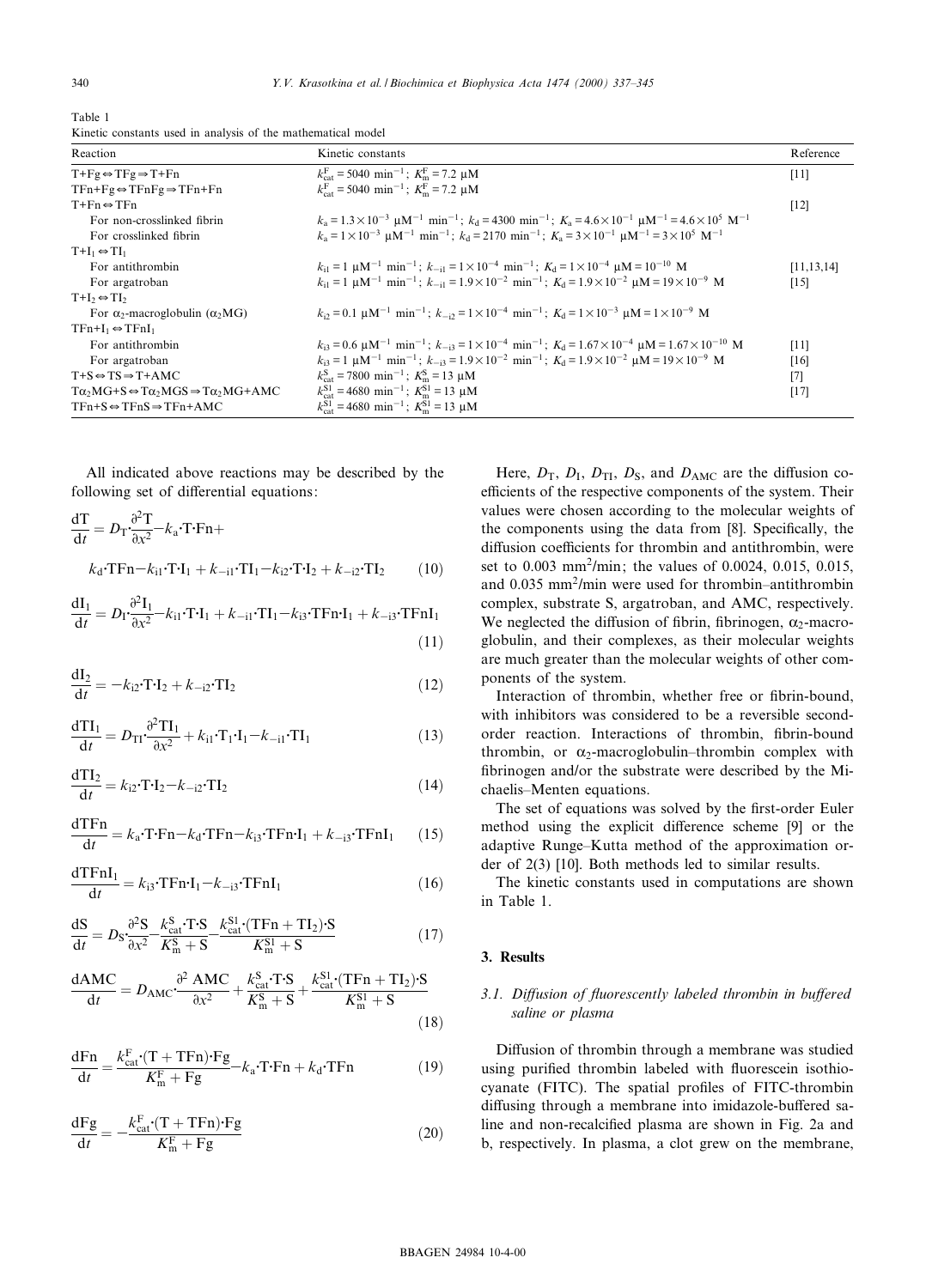

Fig. 2. Concentration profiles of FITC-thrombin (200 nM) diffusing into (a) 50 mM imidazole buffer containing 145 mM NaCl and  $5\%$  human albumin for i.v. infusions or (b) non-recalcified plasma. The first curve was recorded 2 min after the start of the experiment; all other curves were recorded every 15 min after the start of the experiment.

whereas in buffer, the membrane remained free of clot growth throughout the experiment. In this and other figures, the curves show how the recorded parameter changes in space along an arbitrarily chosen scan line in the direction perpendicular to the membrane. Each Figure shows a family of curves recorded along the same line at various times from the start of the experiment. The diffusion profiles of FITC-thrombin are similar in buffer and plasma (Fig. 2a,b). By the end of the experiment (2 h), thrombin spread over a distance of about 1.5<sup> $-2$ </sup> mm.

# 3.2. Dynamics of clot growth induced by thrombin diffusing into non-recalcified plasma: effects of various thrombin concentrations

Thrombin entering the plasma compartment induced the formation of a solid fibrin clot, i.e. the structure denser than the surrounding plasma. Light scattering increased in the area of clot formation above the background level observed initially in the plasma (this initial value of light scattering was taken as zero). The spatial profiles of light scattering observed in plasma for the concentrations of diffusing thrombin of 50 and 400 nM are shown in Fig. 3a and b, respectively. In both cases, the area of increased scattering was localized to the membrane and had clearcut edges that characterized the clot shape. Two stages were evident in the dynamics of changes in the light scattering by the clot. At the first stage, which was 30–45 min long, the intensity of light scattering by the rapidly growing clot increased. The area of increased light scattering expanded to a distance of 0.3-0.5 mm from the membrane. During the subsequent 1.5 h, the spatial boundary of the clot remained almost unchanged; however, the intensity of light scattered by the area occupied by the clot



Fig. 3. Clot growth induced by thrombin diffusing into non-recalcified plasma: (a,b) light scattering profiles and (c,d) calculated fibrin profiles for thrombin concentrations of (a,c) 50 and (b,d) 400 nM. The first curve was recorded 2 min after the start of the experiment; all other curves were recorded every 15 min after the start of the experiment.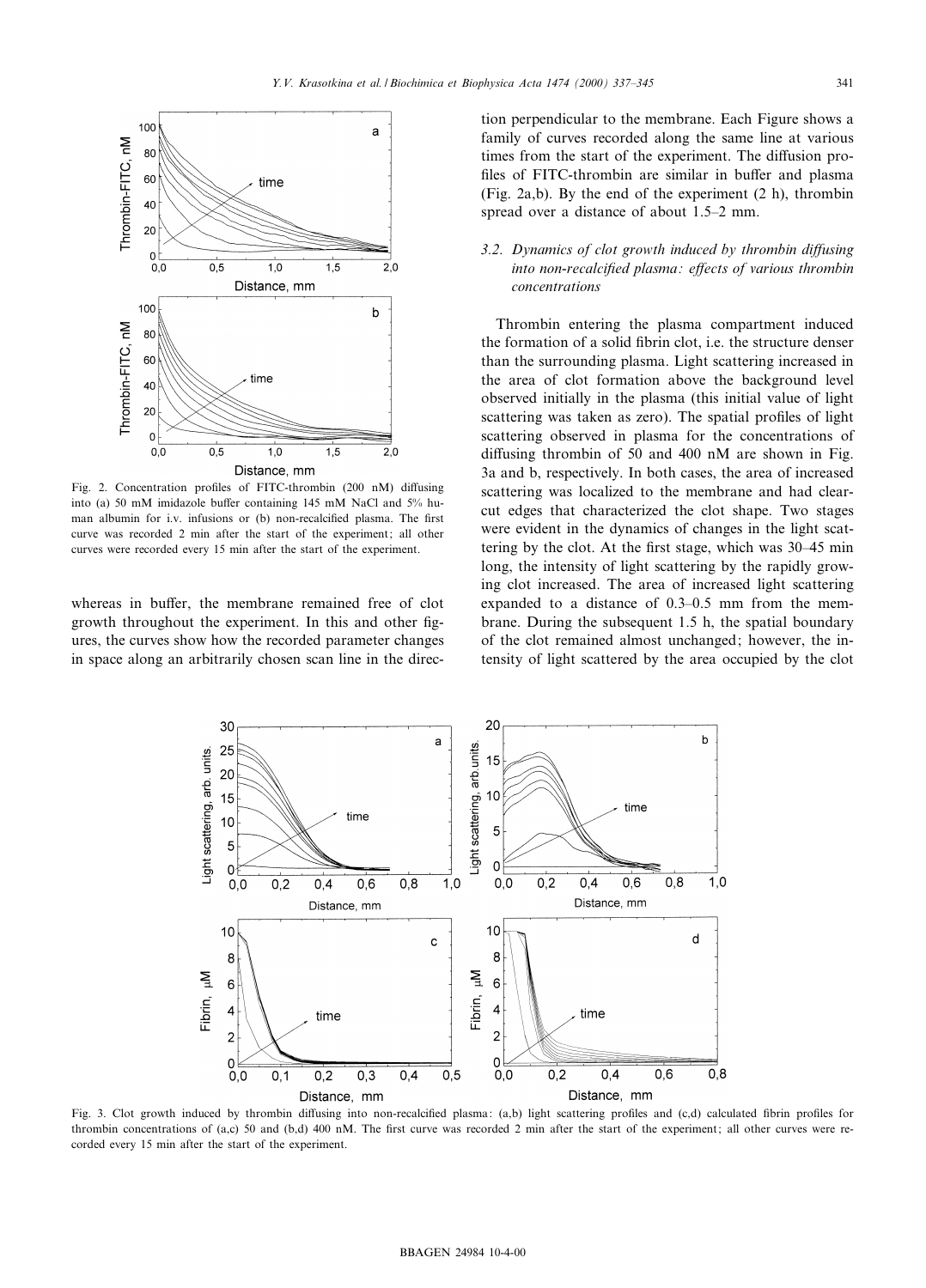

Fig. 4. Clot growth and AMC formation induced by 200 nM thrombin diffusing into non-recalcified plasma containing only 5% of the initial antithrombin: (a) experimental light scattering profiles; (b) experimental AMC concentration profiles; (c) fibrin profiles calculated theoretically; and (d) theoretical AMC concentration profiles. The first curve was recorded 2 min after the start of the experiment; all other curves were recorded every 15 min after the start of the experiment.

continued to increase, but at a rate considerably lower than the rate observed during the first minutes of clot growth. As evident from comparison of Fig. 3a and b, the dynamics of clot formation and its geometric characteristics only weakly depended on the thrombin concentration in a broad range.

In plasma depleted of AT to 5% of its initial level, clots did not stop growing throughout the experiment (Fig. 4a).

# 3.3. Dynamics of AMC formation in plasma or fibrinogen solutions

Active thrombin was visualized by its reaction with a specific substrate, giving rise to the fluorescent product -7-amino-4-methylcoumarin. Figure 5a shows the AMC concentration profiles for  $200$  nM of thrombin diffusing into plasma. As in the previous case, two different stages are evident in the generation of AMC in plasma. During the first  $15-30$  min, the AMC concentration increased at each point of the scan line, with the formation of a maximum near the membrane. During the subsequent 1.5 h, this concentration maximum began to move away from the membrane and progressively decreased in amplitude. The distance that the AMC concentration maximum run away from the membrane over the time of the experiment was 1.0–1.5 mm. Fig. 4b shows the AMC profiles observed in plasma depleted of AT to 5% of its initial concentration. Evidently, AT depletion did not change the AMC concentration profiles: the profiles observed before and after depletion were similar, both qualitatively and quantitatively. We had no purified AT at our disposal; therefore, to simulate the effect of pre-existing inhibitors on the dynamics of active thrombin spreading, we supplemented 4 mg/ml ¢brinogen with argatroban, a synthetic inhibitor of thrombin [15], to a final concentration of 5  $\mu$ M. Fig. 6 shows the AMC concentration profiles for 200 nM of thrombin diffusing into fibrinogen solution containing argatroban. Evidently, the AMC concentration continuously increased at each point over the 2 h of the experiments. The profiles exhibited no running maximum.

# 3.4. Theoretical simulation of the fibrin and  $AMC$  profiles in the system under study

Using the model described above, we calculated the fibrin and AMC distributions for thrombin (50-400 nM) diffusion into either: (1) 10  $\mu$ M (4 mg/ml) fibrinogen containing 5  $\mu$ M argatroban; or (2) 10  $\mu$ M fibrinogen containing 5  $\mu$ M  $\alpha$ <sub>2</sub>-macroglobulin and 3.0 or 0.15  $\mu$ M AT.

The initial concentration of the fluorogenic substrate for thrombin was set to 100  $\mu$ M, as in experiments.

As evident from the fibrin profiles (Fig. 3c,d) calculated for thrombin diffusion into fibrinogen solution containing 5  $\mu$ M  $\alpha$ <sub>2</sub>-macroglobulin and 3.0  $\mu$ M AT, which may be considered as an analog of the whole plasma, the clot would grow for 15-45 min and then stop growing. Its linear size would be  $0.3-0.8$  mm, depending on the thrombin concentration. The dynamics of clot formation corresponds to the dynamics observed in the experiments with plasma (Fig. 3a,b).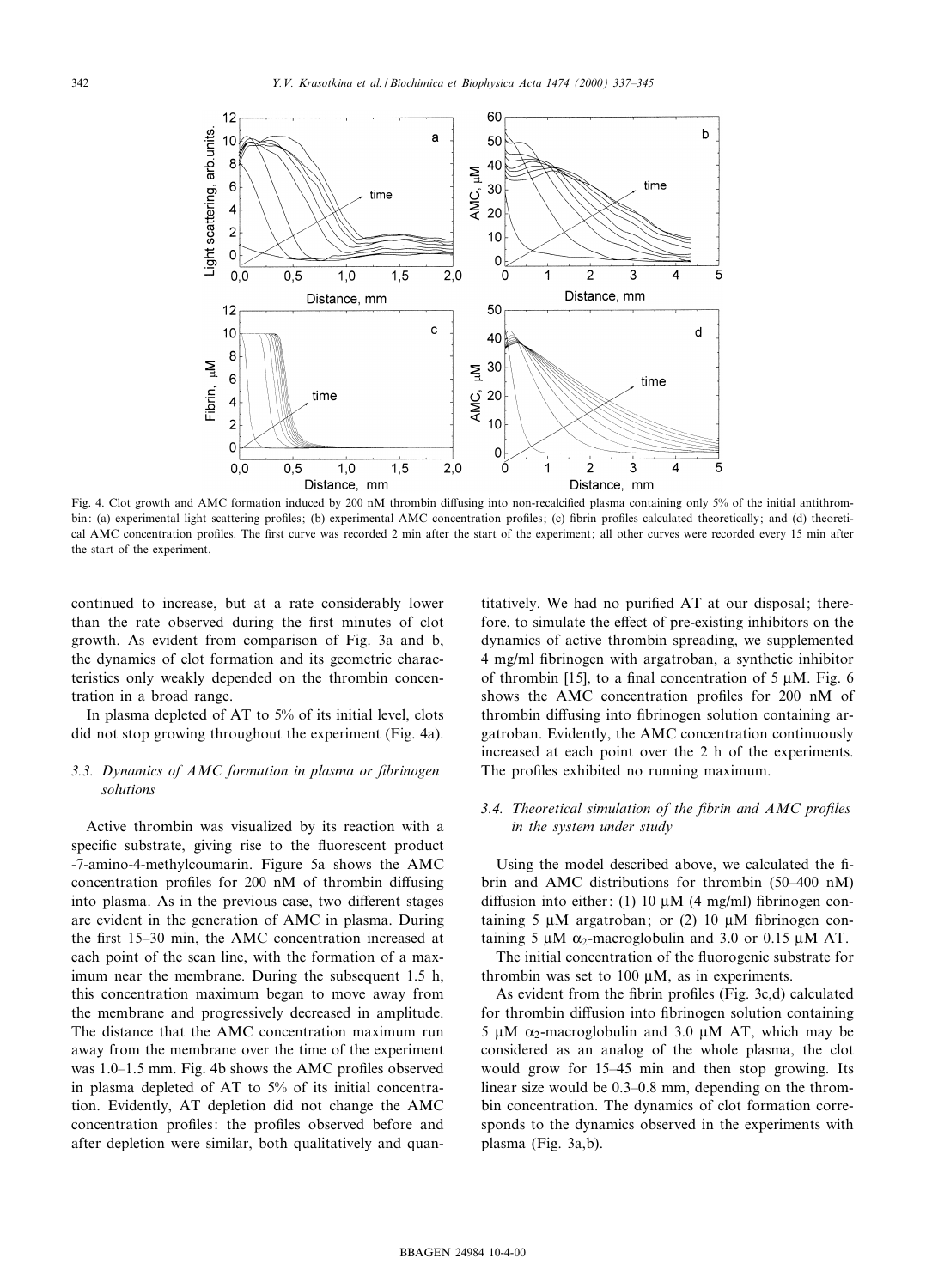The theoretical profiles for fibrin were also calculated for thrombin diffusion into fibrinogen solution containing 5  $\mu$ M  $\alpha$ <sub>2</sub>-macroglobulin and 0.15  $\mu$ M AT, which may be considered as an analog of the AT-depleted plasma (Fig. 4c).

The model and experimental data on the AMC distributions are in a good qualitative agreement for thrombin diffusion into solution of purified fibrinogen containing  $5 \mu M$  argatroban (Fig. 6).

Unlike the fibrin profiles, the AMC profiles calculated for fibrinogen solution containing 5  $\mu$ M  $\alpha$ <sub>2</sub>-macroglobulin and 3.0  $\mu$ M AT differ qualitatively from the profiles observed in the experimental plasma (Fig. 5b).



Fig. 5. AMC concentration profiles in non-recalcified plasma where thrombin  $(200 \text{ nM})$  is allowed to diffuse: (a) experimental data and the data simulated using the model constructed under assumption that the £uorogenic substrate is (b) not hydrolyzed or (c) hydrolyzed by throm $bin-<sub>2</sub>$ -macroglobulin complex with a rate constant set to be 0.6 of the constant for free thrombin. The fluorogenic substrate concentration was  $100 \text{ uM}$ . The first curve was recorded 2 min after the start of the experiment; all other curves were recorded every 15 min after the start of the experiment.



Fig. 6. AMC formation induced by thrombin diffusing into 4 mg/ml fibrinogen containing 5  $\mu$ M argatroban: (a) experimental and (b) theoretical AMC concentration profiles for thrombin concentration of 200 nM. The constant of thrombin-argatroban complex dissociation in the model was set to 19 nM. The fluorogenic substrate concentration was 100 uM. The first curve was recorded 2 min after the start of the experiment; all other curves were recorded every 15 min after the start of the experiment.

### 4. Discussion

By studying the dynamics of clot growth upon thrombin diffusion in the non-stirred citrated plasma, we found that the clot rapidly grew for the first 30–45 min, increasing in size up to  $0.4$ -0.5 mm, and then stopped growing for the subsequent 1.5 h (Fig. 3a,b). Interestingly, the clot size almost did not depend on the concentration of diffusing thrombin in the range from 50 to 400 nM. This finding is consistent with our previous data described in [4], in which in a similar experimental system, the clot stopped growing after a certain moment, and its weight slightly depends on the concentration of thrombin. The gradually increased intensity of light scattering inside the clot should non-linearly depend on the extent of fibrin polymerization and crosslinking. Therefore the intensity of light scattering cannot be easily interpreted in terms of fibrin concentration.

In diffusion experiments with FITC-thrombin, its spatial profiles in buffer and plasma were very similar (Fig. 2a,b), suggesting that in plasma, a clot growing on the membrane does not restrict diffusion of the enzyme molecules. The diffusion experiments with FITC-thrombin showed that it ran a distance 3-4 times greater than the characteristic clot size. During incubation, thrombin might be converted into  $\gamma$ -thrombin lacking clotting activity towards fibrinogen. However, this process is known to be very slow in the absence of specially added proteases [18,19].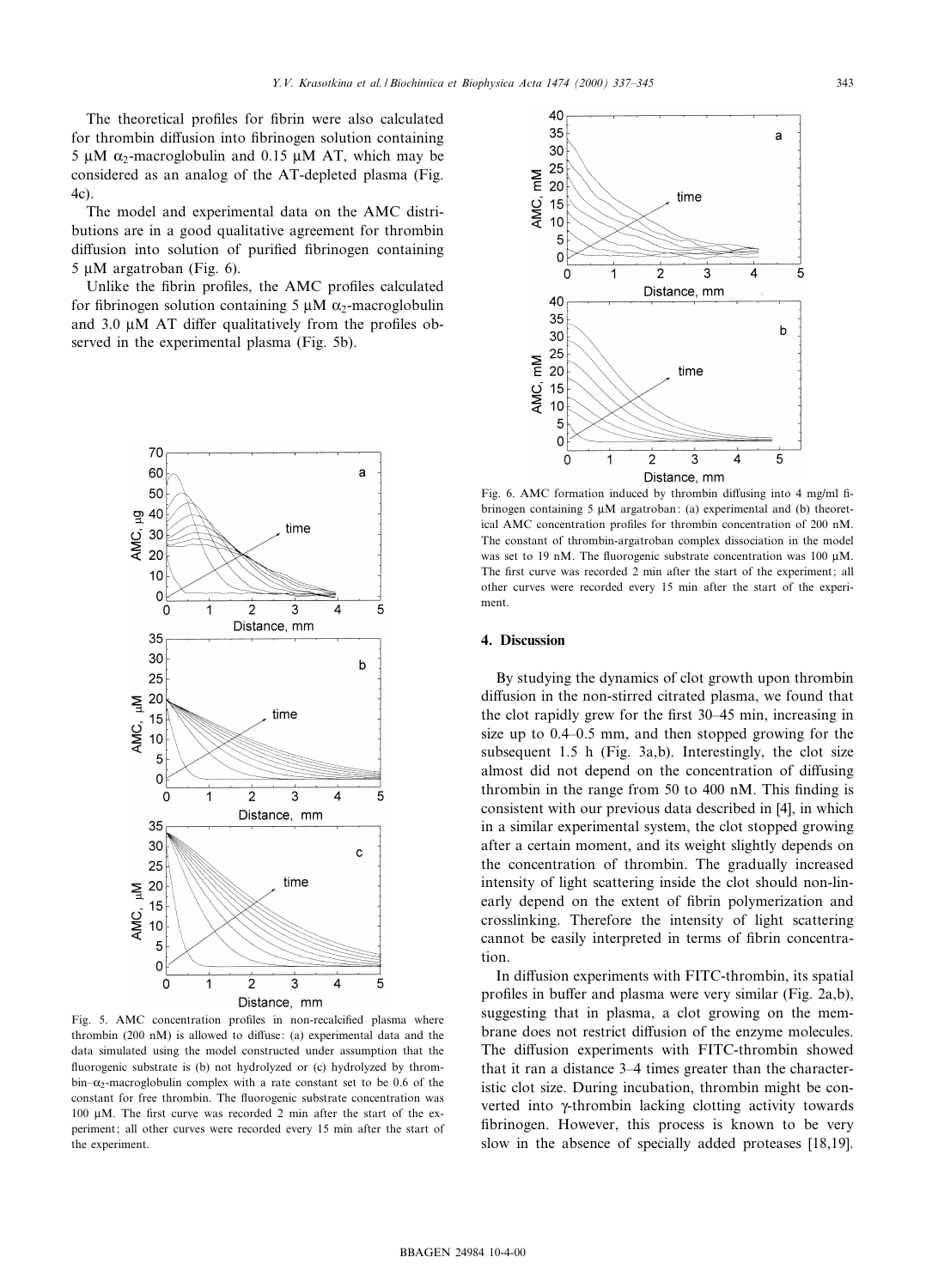Therefore, only a small amount of  $\gamma$ -thrombin could be formed over a period of 2 h (the maximum duration of our experiments). Most likely, the difference between the clot size and the distance over which thrombin spread by diffusion is accounted for by the formation of thrombininhibitor complexes.

In systems with full stirring, fibrin binds up to  $30\%$  of the total thrombin [12]. Therefore, we expected that, in spatially distributed systems, thrombin binding to fibrin might significantly affect thrombin diffusion through the clot. The adsorption was introduced into the model using the literature data [12]. The fibrin profiles in plasma calculated with the allowance for thrombin adsorption to fibrin are presented in Fig. 3c,d. In the model, clot growth stops in some 30 min after the start of diffusion. The higher the initial concentration of diffusing thrombin, the larger the final clot size. We varied the initial thrombin concentration from 50 to 400 nM; correspondingly, the clot size ranged from 0.3 to 0.8 mm. The calculated clot size only roughly corresponds to the clot size observed in experiments with thrombin diffusion into plasma (Fig. 3a,b). The fact that AT was far in excess of thrombin can explain why the enzyme permeating into plasma was rapidly inactivated and why the rate of the process only slightly depended on the thrombin concentration in the tested range (50 $-400$  nM). The clots observed in the plasma depleted of AT to  $5\%$  of the initial level were significantly greater in size (Fig. 4a). This increase is well predictable by the proposed mathematical model (Fig. 4c).

In plasma thrombin binding to fibrin ( $K_a = 3 \times 10^5 \text{ M}^{-1}$ ) is less pronounced than it binding to AT  $(K_a = 10^{10} \text{ M}^{-1})$ . Therefore we suggest that adsorption of thrombin to fibrin had only little effect on the experimental clot size. Similar diffusion profiles of FITC-thrombin in plasma and buffer (i.e. in presence and absence of a clot, respectively; cf. Fig. 2b and a), as well as along duration of clot growth in plasma containing only 5% of the normal AT activity (Fig. 4a), in which clot grew to a larger size than in normal plasma, also suggest that adsorption of thrombin to fibrin could not have a profound effect on the spatial dynamics of clot growth.

Therefore, we may suggest that the presence of efficient inhibitors of thrombin (first and foremost AT) in nonrecalcified plasma is the main factor responsible for the termination of clot growth in our experiments.

The spatial dynamics of active thrombin distribution was derived from changes in the concentration profiles of AMC, a hydrolysis product of the substrate specific for thrombin. The changes in the thrombin amidolytic activity profiles were also calculated by using the proposed mathematical model. As is evident from Fig. 5, the theoretical and experimental curves differ qualitatively. First, the amplitude of the experimental curves was always greater than the amplitude of the model curves (Fig. 5a,b). Second, in the experiments, a maximum of AMC concentration was formed near the membrane and moved away from it, progressively decreasing in amplitude. Therewith, the model successfully simulates the experimental AMC profiles in argatroban-containing fibrinogen solution (cf. Fig. 6a,b).

To explain the discrepancy between the model and experimental data, we have to suggest that an enzyme other than thrombin arose in the plasma and that this enzyme was capable of cleaving the fluorogenic substrate. The most probable candidate to play this role is thrombin^  $\alpha_2$ -macroglobulin complex. Being inactive towards fibrinogen, thrombin in complex with  $\alpha_2$ -macroglobulin is known to retain activity towards some of its low-molecular-weight substrates [17]. Obviously, this complex could contribute to the amidolitic activity observed in the plasma throughout the experiment. Although no data are available in the literature concerning the substrate we used, it is not unlikely that such activity exists. Using the model, we calculated the AMC concentration profiles in plasma, assuming that thrombin- $\alpha_2$ -macroglobulin complex cleaved the substrate and that the rate constant for this reaction was proportional to that obtained with substrate S2238 [17] (Fig. 5c). Despite the fact that the agreement with experimental profiles is more successful in this case, the formation of the running AMC maximum with progressively decreasing amplitude remains unexplained. The high molecular weight of this complex implies that its spatial diffusion is too slow to provide the observed displacement  $(1.0-1.5 \text{ mm})$  of the AMC concentration maximum over the time of the experiment (2 h).

A possible source of thrombin-induced amidolytic activity towards the fluorogenic substrate in plasma may be some plasma enzymes activated by thrombin. For instance, thrombin is known to activate protein C [20] and perhaps factor XI [21,22]. However, the rate constant for cleaving the fluorogenic substrate used with activated protein C is too low [7] to give rise to the running AMC maximum in the system. The issue of whether thrombin activates factor XI in plasma remains a matter of controversy  $[21-24]$ . Anyway, the rate of this reaction in the presence of fibrinogen is also very low [24]. As it was mentioned above, the formation of  $\gamma$ -thrombin (the form of thrombin without clotting activity, but capable of cleaving small substrates) also could not account for the extra amidolytic activity because of the low rate of thrombin conversion under our experimental conditions [18,19]. In addition,  $\gamma$ -thrombin is inhibited by AT as efficiently as  $\alpha$ thrombin [25].

Therefore, now we are uncertain what is the mechanism responsible for the observed decrease in the intensity of AMC fluorescence near the membrane and the formation of its maximum in the plasma. An explanation may be proposed within the framework of the autowave hypothesis of coagulation [2,3,26]. In this hypothesis, thrombin was suggested to initiate the production of its own inhibitor. The concentration wave of the inhibitor runs after the thrombin wave. The interaction of the two waves may